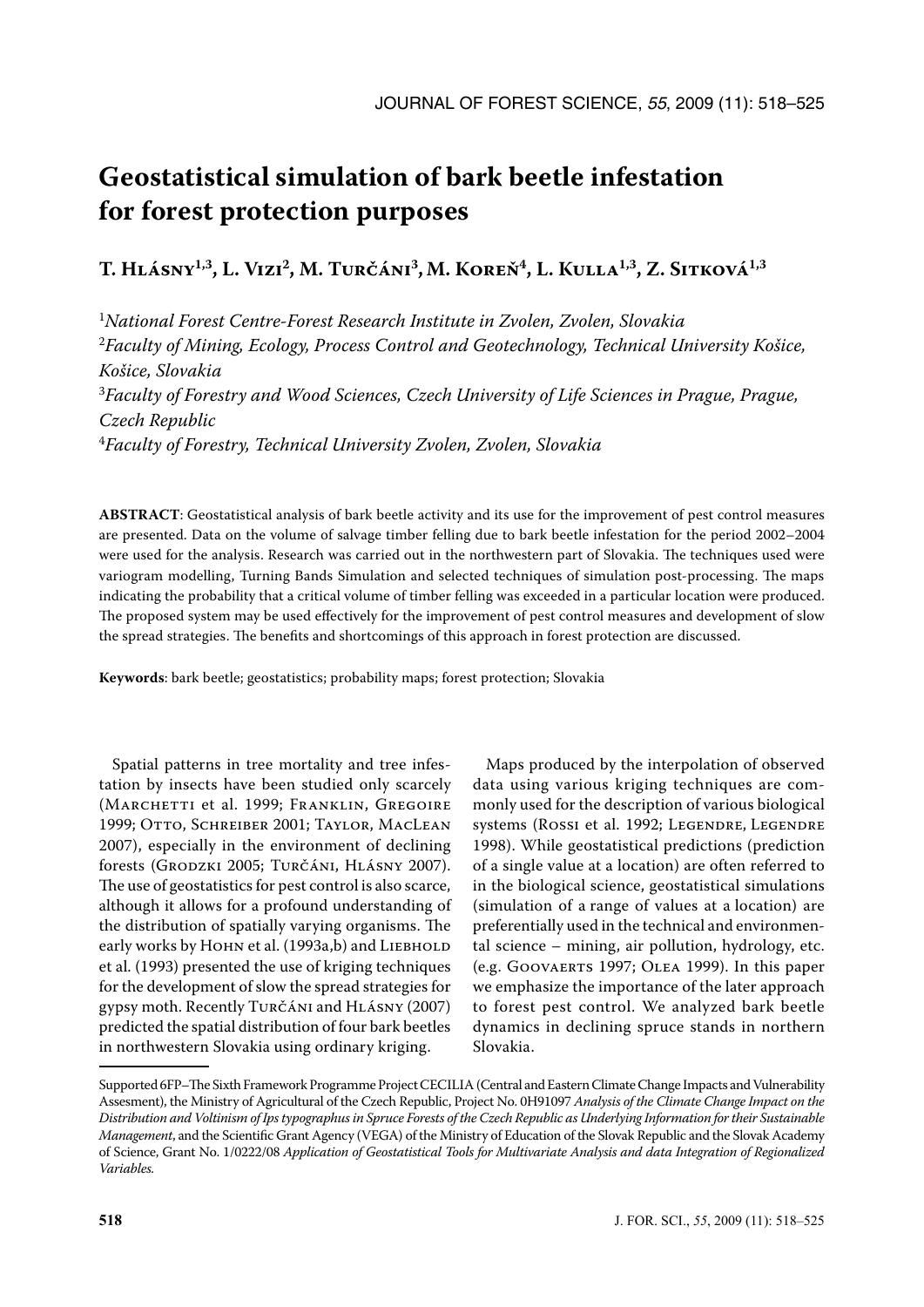

Fig. 1. Study region location and the area covered by forests

In particular, we focused on the following:

- 1. Geostatistical analysis of data on salvage felling due to bark beetle in the period 2002–2004.
	- Analysis of spatial variability of used data by means of variographic analysis;
	- Simulation of values in unrecorded locations (locations without any data on bark beetle infestation) in the whole region by means of Turning Bands Simulation;
	- Development of probability maps indicating the probability of exceeding a certain volume of timber felling per compartment by means of simulation post-processing tools.
- 2. Benefits of probability maps for bark beetle control.

#### **Study region**

Research was conducted in the Orava region in the northern part of Slovakia (Fig. 1). The size of the region is about  $1,570 \text{ km}^2$  with  $43\%$  forest coverage. Altitudinal vegetation zones (avz) range from the  $4<sup>th</sup>$  (beech) to the  $8<sup>th</sup>$  (dwarf pine) one. Hemioligotrophic and oligotrophic sites prevailed. Moist and waterlogged sites were also frequent. European beech (*Fagus sylvatica* L.) and silver fir (*Abies alba* Mill.) dominate in the natural tree species composition (Michalko 1986). Norway spruce (*Picea abies* L. Karst.) naturally occupied predominantly the  $7<sup>th</sup>$  (spruce) AVZ, and waterlogged and peaty sites at lower altitudes, as well as the parts of the  $6<sup>th</sup>$  (firbeech-spruce) AVZ. Nowadays, Norway spruce absolutely predominates in the region (77%) followed by European beech (11%), silver fir (5%), Scotch pine (3%) and other tree species. The region has been suffering from the extensive biotic agents-driven forest decline during the last decade. The bark beetle population has permanently been in its epidemic phase.

Geostatistical analysis consists of a series of steps that have often been described in the literature (Isaaks, Srivastava 1989; Goovaerts 1997). We described the four-step analysis in a simplified way that we used in this study. ISATIS v. 8 (Geovariances, Centre de Géostatistique in Fontainebleau) was used for all modelling.

**METHODS**

- Positively skewed data were transformed to normal space using Gaussian Anamorphous modelling (RIVOIRARD 1994). Transformation parameters were kept to allow for the back-transformation of simulated values.
- Variogram modelling had to be done prior to simulation, because a covariance function is needed to perform a non-conditional simulation and subsequently its modification by kriging.
- Turning Bands Simulation was the core of the analysis. The idea of the method was to reduce all two- or three-dimensional simulations to the sum of several independent one-dimensional simulations. If the values of a two-dimensional function *Z*(*x*) are projected on a line *l*, and if the values projected at the same point are averaged, it defines a one-dimensional function  $Y(x_j)$ . The continuity of that function along the line *l* is characterized by a covariance function  $C_Y(h_l)$ , which is directly related to the covariance of  $Z(x)$ ,  $C_z(h)$ . Then, to simulate values of  $Z(x)$  with covariance  $C_z(h)$ , we could just simulate values of  $Y(x_l)$  on a sufficient number of lines crossing each other at the same point. To obtain a simulated value of  $Z(x_1)$  at a point  $x_1$ , we projected this point on the lines and calculated the averages of the simulated values of  $Y(x_l)$ . Values of  $Y(x_l)$  on a line were computed as weighted moving averages of pseudo-random numbers at regular intervals on that line. The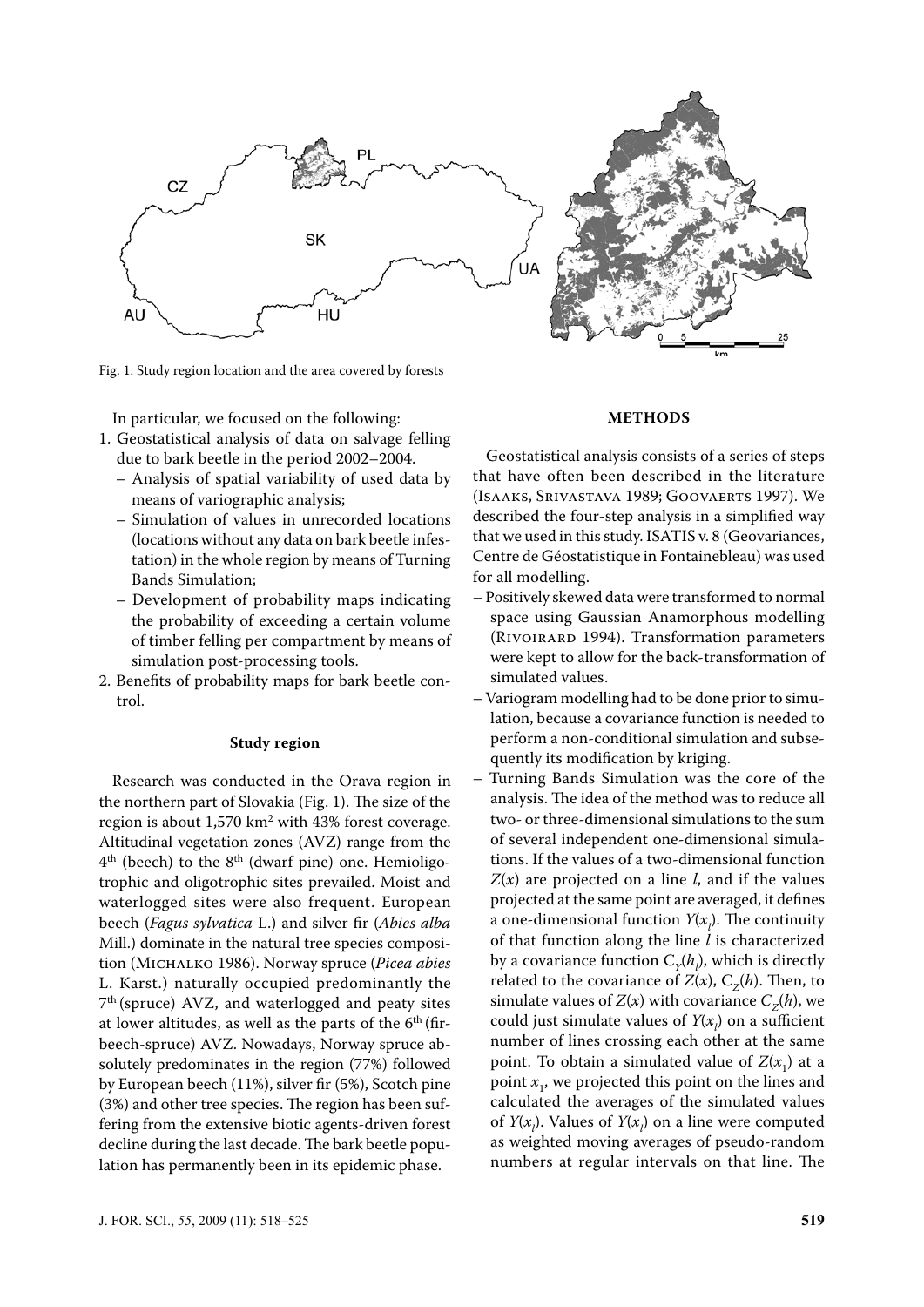

Fig. 2. Generic structure of a macro variable produced by geostatistical simulation. The distribution/cumulative distribution function is associated to each grid cell

weighting function depended on the covariance  $C_{\gamma}(h_{\parallel})$ , which had to be reproduced (DAGBERT 1981). The method is usually employed for stationary random functions but can also be used for IRF-*k* (Chiles, Delfiner 1999).

– A simulation technique produces a (spatial) macro variable consisting of a range of values at each grid cell. Therefore, a specific simulation post-processing is required to transform such a macro variable into a probability map. A cumulative distribution function was related to each grid cell in the macro variable (Fig. 2). Using this information, we could analyze the probabilities that a specified threshold value was exceeded in each location. Such analysis



Fig. 3. Locations of reported salvage timber felling in the period 2002–2004. The data are associated to forest compartment's centre points. Cross size indicates the volume of felling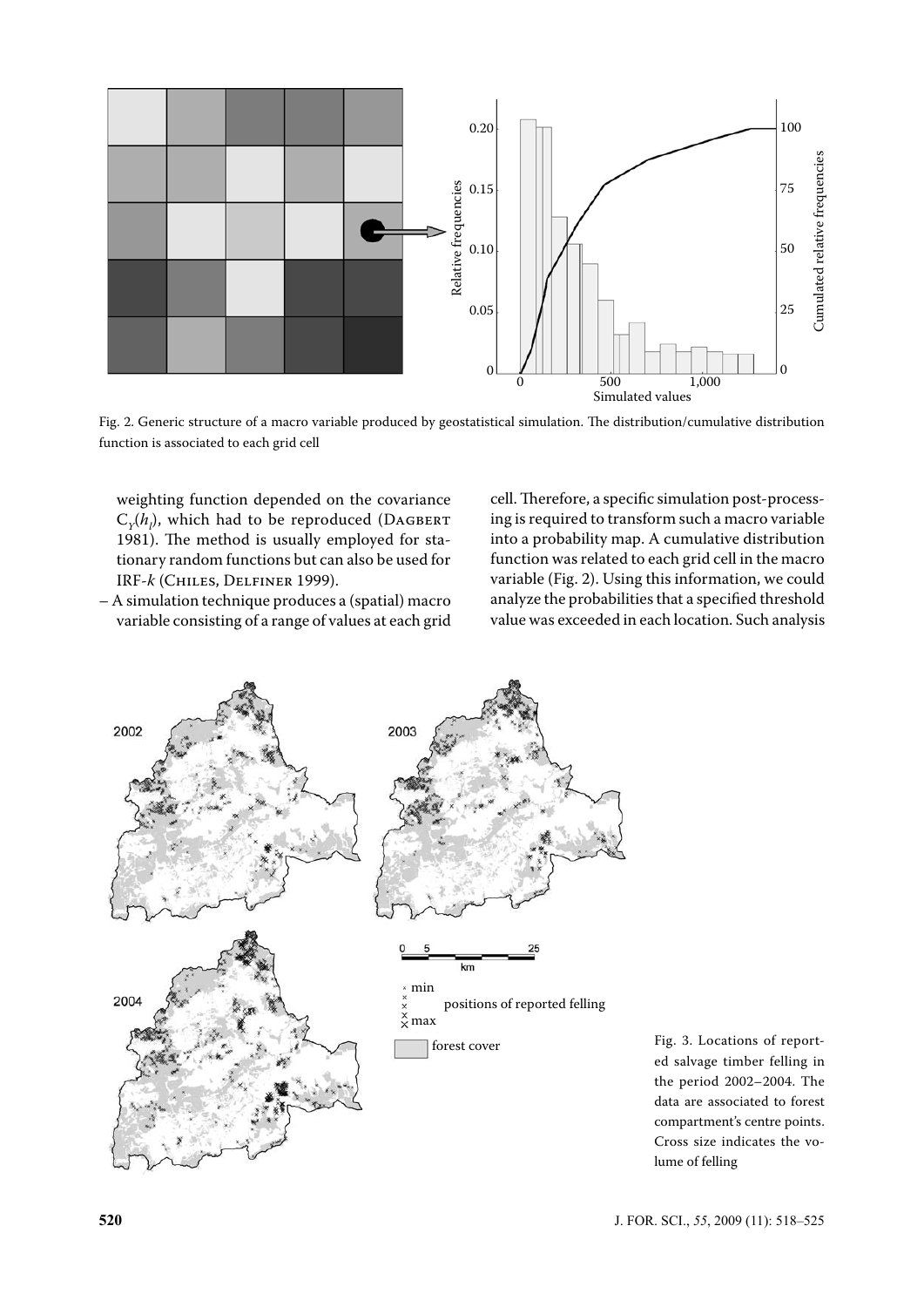|                                                                                                                                                                          | Sum                      | 11,238.0 | 12,605.0      | 54,082.0       |
|--------------------------------------------------------------------------------------------------------------------------------------------------------------------------|--------------------------|----------|---------------|----------------|
| Table 1. Descriptive statistics of data on salvage felling due to bark beetle infestation in the period 2002–2004 used for the geostatistical analysis (m <sup>3</sup> ) | Curtosis                 | 173.0    | 35.6          | 23.0           |
|                                                                                                                                                                          | Skewness                 | 10.7     | 5.1           | 4.2            |
|                                                                                                                                                                          | Interquar-<br>tile range | 10.0     | 12.0          | 64.0           |
|                                                                                                                                                                          | Range                    | 828.0    | 558.0         | 1,278.0        |
|                                                                                                                                                                          | deviation<br>Standard    | 43.8     | 51.4          | 140.7          |
|                                                                                                                                                                          | 75%<br>quantile          | 11.0     | 14.0          | 66.0           |
|                                                                                                                                                                          | quantile<br>25%          |          | $\frac{0}{2}$ | $\overline{c}$ |
|                                                                                                                                                                          | Max.                     | 829.0    | 559.0         | 1,279.0        |
|                                                                                                                                                                          | Min.                     |          |               |                |
|                                                                                                                                                                          | Med.                     | ್ಲ<br>ಇ  | 3.0           | 19.0           |
|                                                                                                                                                                          | Z                        | 731      | 612           | 785            |
|                                                                                                                                                                          | Average                  | 15.3     | 20.5          | 68.8           |
|                                                                                                                                                                          |                          | 2002     | 2003          | 2004           |

was based on the threshold of inverse cumulative distribution functions. Assigning a specified prob ability to each grid cell then produced probability maps.

### **Data**

Data on salvage timber felling due to bark beetle infestation regularly reported by forest managers or owners were used for the analysis. The data is spa tially referenced by forest compartments. Due to the fragmented forest cover in the region, the data were distributed rather unevenly (Fig. 3). Heavily infested areas were located preferentially at lower altitudes in the northeastern part of the region with highly fragmented forest cover. The source data distribution indicates a relatively low number of infested stands with high-infested volumes (on average hundreds of m 3 ). On the contrary, a high number of infested stands with low volume of infested timber (on average  $1-10$  m<sup>3</sup>) was characteristic of the northern and northwestern parts of the region with more compact forest cover. To facilitate the geostatistical analysis, we assigned each observed volume of felling to a forest compartment's centre point. Source data statistics are given in Table 1.

#### **RESULTS**

Gaussian anamorphosis transformed values were used for the variographic analysis. Variogram models were composed of nested spherical structures with nugget effect (Fig. 4). Models for 2002 and 2003 included also the  $1<sup>st</sup>$  order generalized covariance, which is used for modelling a zonal anisotropy in direction being perpendicular to the direction of the highest continuity. The  $1<sup>st</sup>$  order generalized covariance model was used instead of a linear model, which could not be simulated by turning bands. The variogram parameters are given in Table 2.

#### **Probability maps**

The 300 meters resolution grid was used to pro duce the probability maps. Four hundred simula tions with 150 turning bands were used to produce a compound variable (macro variable) containing 400 values at each grid cell (as illustrated in Fig. 2).

Subsequently we identified the zones, where the volume of felling of 20  $m<sup>3</sup>$  per compartment was exceeded with 70% and 90% probability (arbitrarily set thresholds to exemplify the procedure). The pro duced temporal series of maps is given in Fig. 5. We can see that the lower the probability, the greater part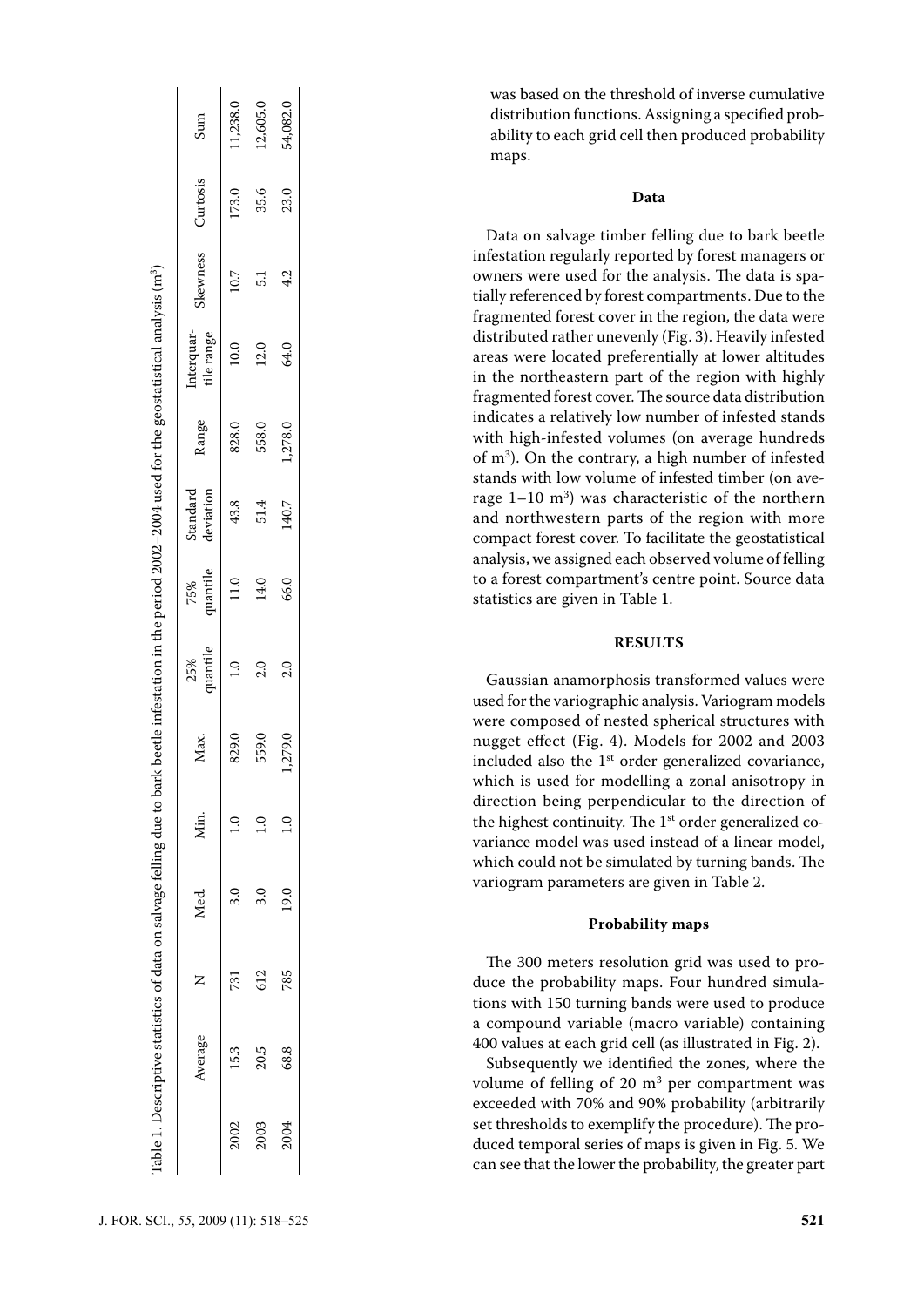



of the region is indicated being above the threshold. The 90% probability stands for a very strict threshold,

thus only heavily infested areas are highlighted. A strong anisotropical pattern (prolonged in a specified direction) of infestation may be seen in the case of 2002 and 2004 dataset, corresponding to the above described variograms. The increasing extent of the above-threshold areas indicates a generally recognized progressive trend of infestation in the study region.

It should be noted that the values are simulated regardless of the actual forest cover in the region. Forest cover mask may also be applied to the probability maps to compare the identified patterns with forest stand parameters. However, such a procedure produces visually rather a fragmented pattern of infestation, which is difficult to interpret. Therefore we did not use this procedure.

Fig. 4. Empirical and theoretical variograms of Gaussian anamorphosis transformed data on the volume of salvage timber felling due to bark beetle in the years 2002–2004. Angles on the right side indicate the directions in which the empirical variograms were constructed

#### **DISCUSSION AND CONCLUSIONS**

The paper describes a methodology allowing for the identification of bark beetle activity hot spots in a probabilistic frame. The analysis is based on the obligatory and regularly reported data, which are generally available for Forest Protection Service and forest users or owners. Thus, such models may be developed for any forest region with a functional reporting system. In this way, infestation probability maps may be continuously modelled and evaluated. Such maps allow for the optimized planning and allocation of control measures (sanitary felling and transportation of infested wood, allocation of pheromone traps and trap trees, etc.). They have a special importance in declining forests, where sanitary measures cannot be technically carried out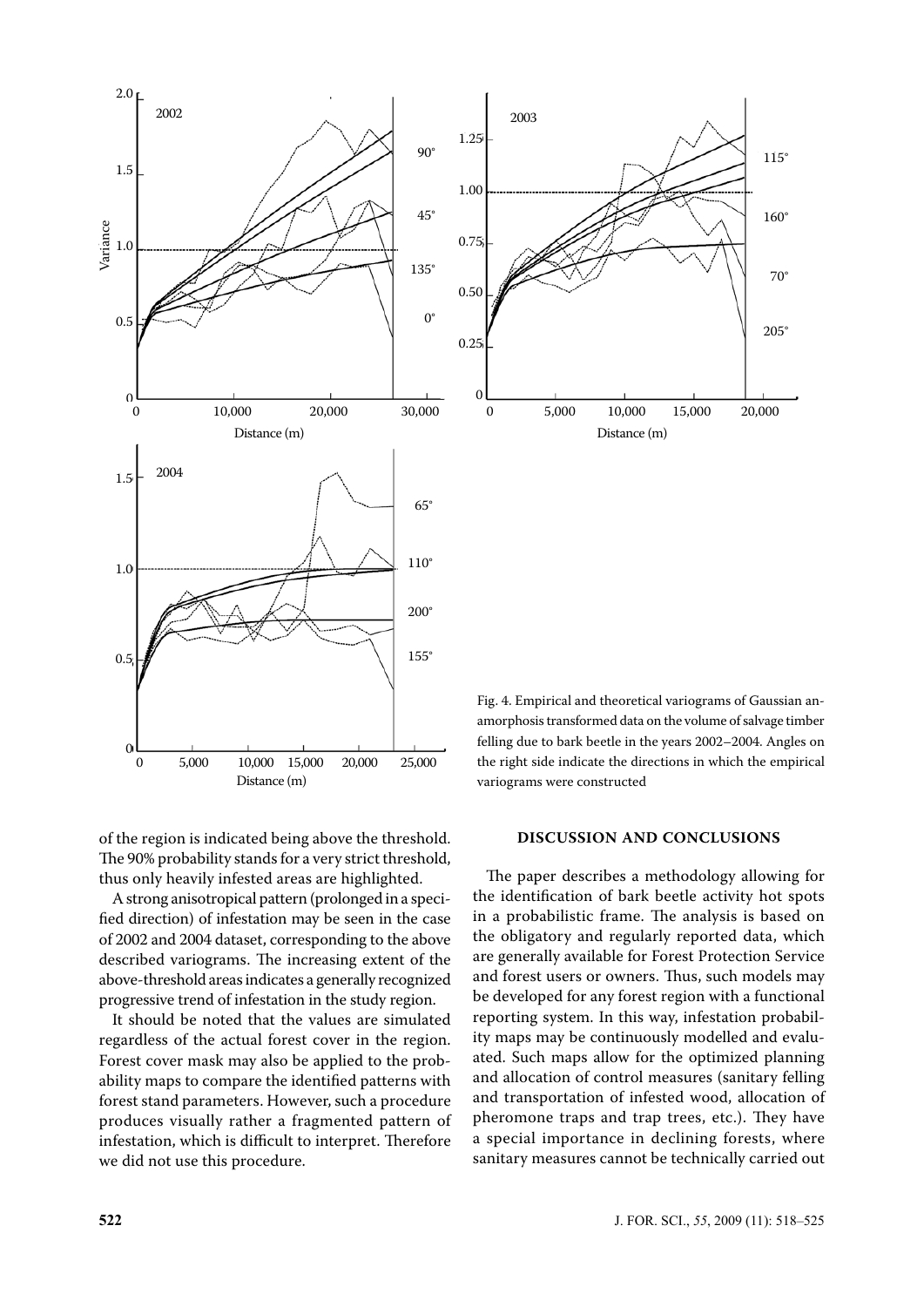

Fig. 5. Bark beetle infestation probability maps. The areas of infestation exceeding 20  $\mathrm{m}^3$  per compartment with 70% and 90% probability are highlighted. The maps are based on the simulation of the volume of salvage timber felling due to bark beetle outbreak by means of Turning Bands Simulation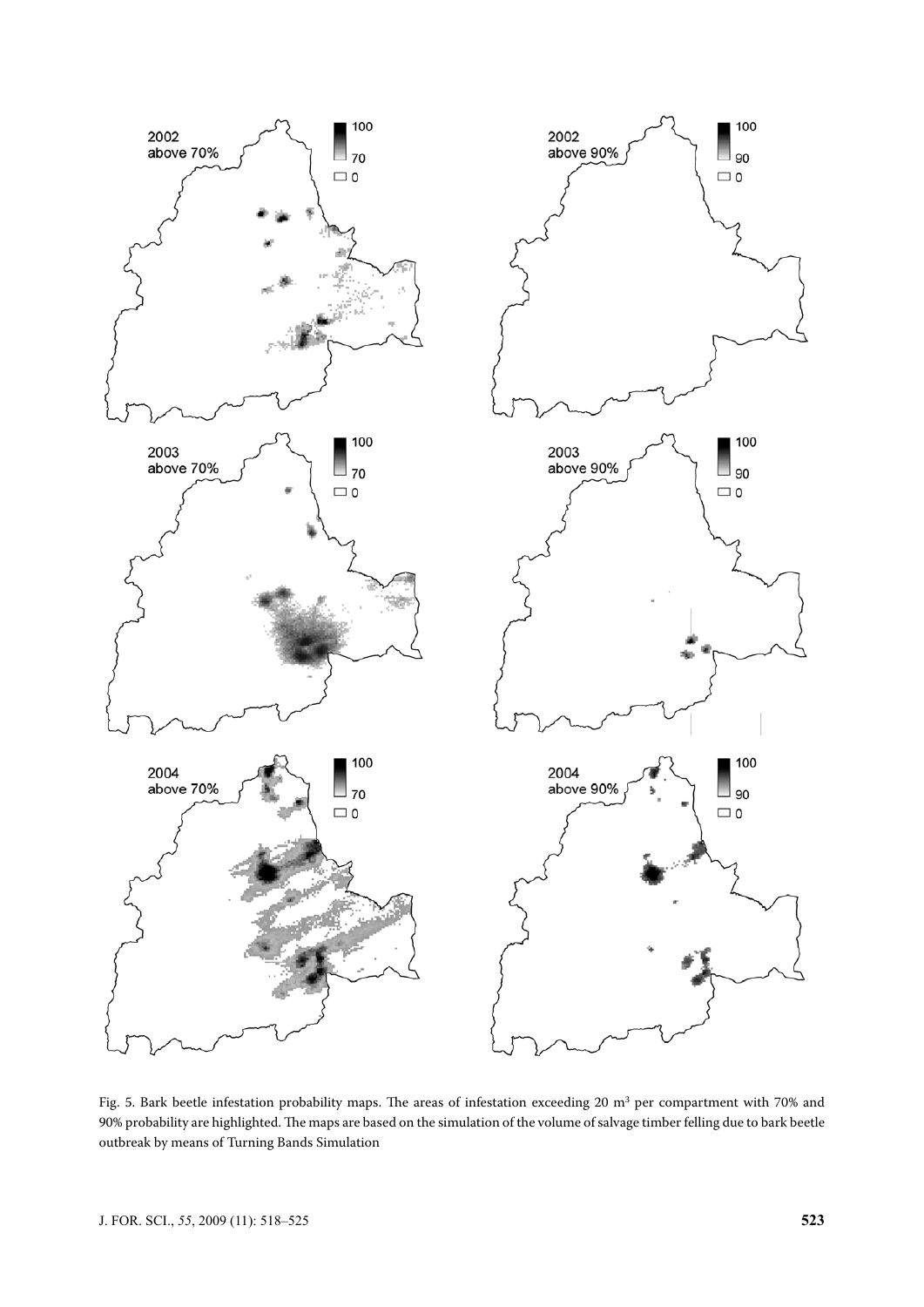| Table 2. Parameters of the theoretical variograms constructed on the basis of salvage timber felling data due to bark |  |
|-----------------------------------------------------------------------------------------------------------------------|--|
| beetle infestation in the years 2002-2004. Gaussian anamorphosis transformed data have been analyzed                  |  |

| Year | Structure                                    | Sill | Range (scale) (m) |           | Anisotropy coefficients Direction of anisotropy |
|------|----------------------------------------------|------|-------------------|-----------|-------------------------------------------------|
| 2002 | nugget effect                                | 0.34 |                   |           |                                                 |
|      | spherical                                    | 0.20 | 2,000             | isotropic |                                                 |
|      | spherical                                    | 0.10 | 20,000            | isotropic |                                                 |
|      | 1 <sup>st</sup> order generalized covariance | 0.90 | 20,000            | (0, 1)    | $104^\circ$                                     |
| 2003 | nugget effect                                | 0.30 |                   |           |                                                 |
|      | spherical                                    | 0.20 | 2,000             | isotropic |                                                 |
|      | spherical                                    | 0.20 | 13,000            | isotropic |                                                 |
|      | 1 <sup>st</sup> order generalized covariance | 0.90 | 13,000            | (0, 1)    | $105^\circ$                                     |
| 2004 | nugget effect                                | 0.33 |                   |           |                                                 |
|      | spherical                                    | 0.29 | 3,000             | isotropic |                                                 |
|      | spherical                                    | 0.10 | 3,000             | (0, 1)    | $115^\circ$                                     |
|      | spherical                                    | 0.10 | 15,000            | isotropic | $\overline{\phantom{0}}$                        |
|      | spherical                                    | 0.18 | 20,000            | (0, 1)    | $115^\circ$                                     |

in a desired time schedule in all regions, thus their optimal allocation is crucial.

The main findings of this paper are as follows:

- Data on salvage timber felling due to bark beetle may describe effectively the spatial pattern of bark beetle infestation.
- There is a significant pattern of spatial continuity in such data that allows for its geostatistical analysis (variogram modelling, predictions, simulations, etc.).
- Conditional simulations (e.g. Turning Bands Simulation, as used in this paper) may produce reasonable and easy readable maps indicating bark beetle infestation hot spots in a probabilistic frame.

There are also several shortcomings of the proposed approach, particularly the following ones:

- Skilled staff and specialized software are needed for the particular steps of geostatistical analysis (data transformation, variogram modelling, simulation, post-processing, back-transformation, visualization…). This may hinder a broader use of the proposed system.
- Though sanitary timber felling data describes the spatial-temporal dynamics of particular disturbance agents, a range of uncertainties is associated to it. Significant improvement of the reporting system is needed to make the data fully suitable for spatial analyses.
- Practical use of the proposed system depends on a short delay between data collecting and modelling,

therefore the flow of data between foresters and data analysts should be optimized as well.

#### **R e f e r e n c e s**

- Chiles J.P., Delfiner P., 1999. Geostatistics: Modelling Spatial Uncertainty. New York, Wiley: 720.
- DAGBERT M., 1981. Simulation and mapping of space-dependent data in geology. Bulletin of Canadian Petroleum Geology, *29*: 267–276.
- FRANKLIN A.J., GREGOIRE I.C., 1999. Flight behaviour of *Ips typographus* L. (Col., Scolytidae) in an environment without pheromones. Annals of Forest Science, *56*: 591–598.
- Geovariances, ISATIS v. 8, Centre de Géostatistique in Fontainebleau, Ecole des Mines de Paris.
- GOOVAERTS P., 1997. Geostatistics for Natural Resources Evaluation. New York, Oxford University Press: 483.
- GRODZKI W., 2005. GIS, spatial ecology and research on forest protection. In: GRODZKI W. (ed.), GIS and Databases in the forest protection in Central Europe. Warszawa, Forest Research Institute: 7–14.
- Hohn M.E., Liebhold A.M., Gribko L.S., 1993a. A geostatistical model for forecasting the spatial dynamics of defoliation caused by the gypsy moth, *Lymantria dispar* (Lepidoptera: Lymantriidae). Environmental Entomology, *22*: 1066–1077.
- Hohn M.E., Liebhold A.M., Gribko L.S., 1993b. Forecasting gypsy moth defoliation with indicator kriging.